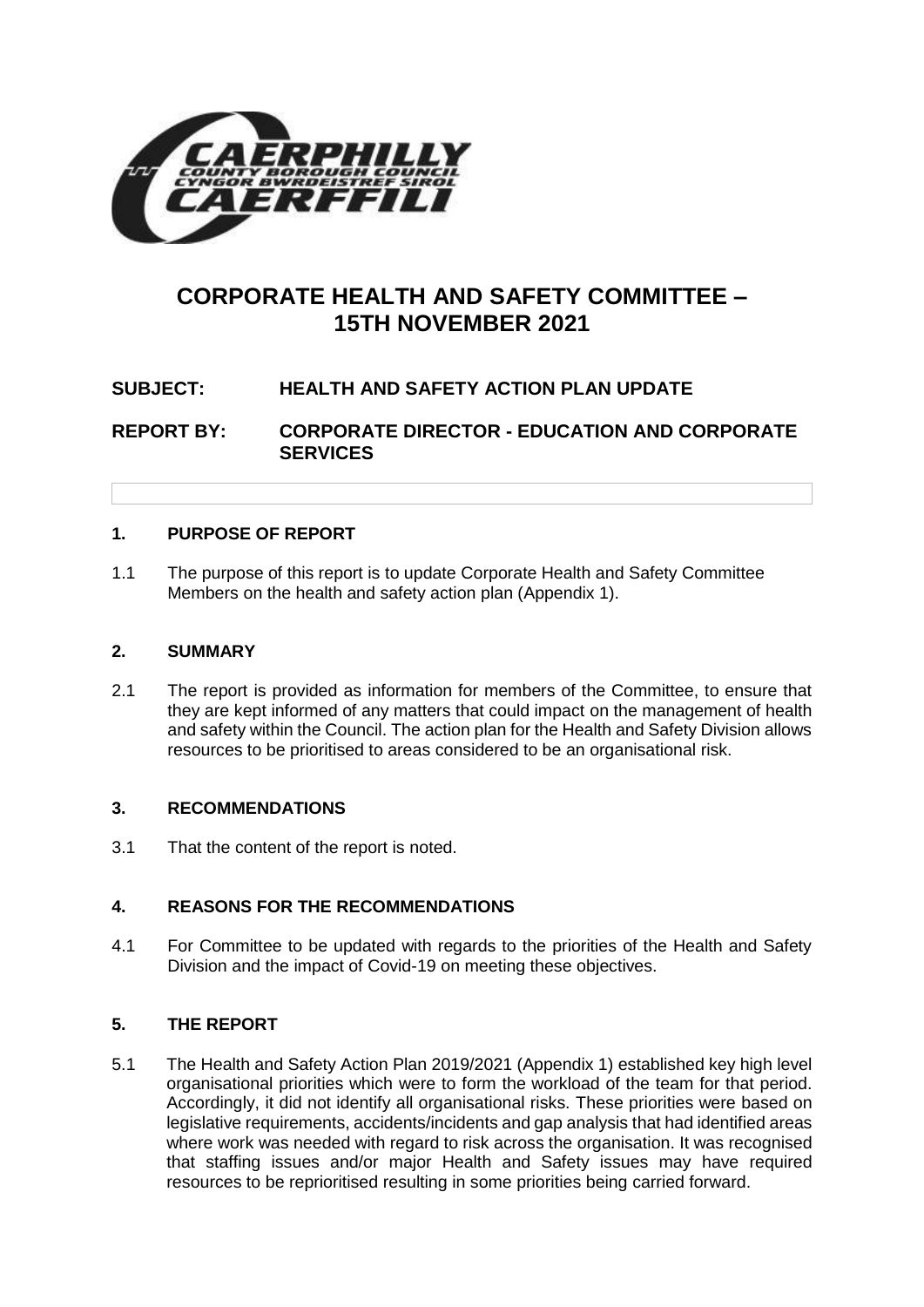- 5.1.2 The Health and Safety Action Plan 2019/2021 set out priorities and workload for the team in addition to day-to-day tasks such as:
	- Accident investigation, reporting and entry onto the RAMIS database.
	- Supporting Risk Management in collating information to defend claims.
	- Day to Day advice/support on a wide variety of issues.
	- Administering the Employee Protection Register (EPR). This includes processing Violent Incident Report forms, entry onto the EPR, supporting with any recommended action e.g. site exclusions, following up with collating information in preparation for submission to exemption panel if required.
	- Policy/guidance/procedure development and review.
	- Administration of the Sypol (COSHH Management) database.
	- Administration of the RAMIS database including running reports, training and supporting premises managers and contractors in its use, monitoring of closing out of tasks.
	- Attendance at Directorate/Service area Health and Safety Meetings e.g. Communities Health and Safety Board.
	- Contractor vetting.
- 5.1.3 The Covid-19 pandemic has significantly impacted on the ability of the Health and Safety team to progress the targets within the action plan within the agreed timeframes. Covid challenges resulted in the team being required to support with the organisation with all Covid safety arrangements and guidance, which continue to be subject to change. Whilst Covid remains a considerable operational pressure, core workload and the corporate action plan priorities are increasingly being prioritised and the team have a clear set of goals that can be monitored throughout 2021/22.
- 5.1.4 The action plan will shortly be further reviewed to ensure that it fully reflects current health and safety risk and to cover priorities for 2022-24.

#### **5.2 Conclusion**

The action plan sets out a clear targeted, measurable plan for the Health and Safety Division to work against. Directorate action plans are in the process of being developed to allow targeting of resources at more localised health and safety issues. Whilst Covid has impacted on timescales the corporate health and safety action plan is still valid and continues to set the direction and key targets around health and safety compliance. The action plan allows health and safety progress to be easily monitored and allows Committee members to better review health and safety progress across the Council.

#### **6. ASSUMPTIONS**

6.1 No assumptions have been made regarding the information contained in this report.

## **7. SUMMARY OF INTEGRATED IMPACT ASSESSMENT**

7.1 This report is for information only and so an Integrated Impact Assessment is not required.